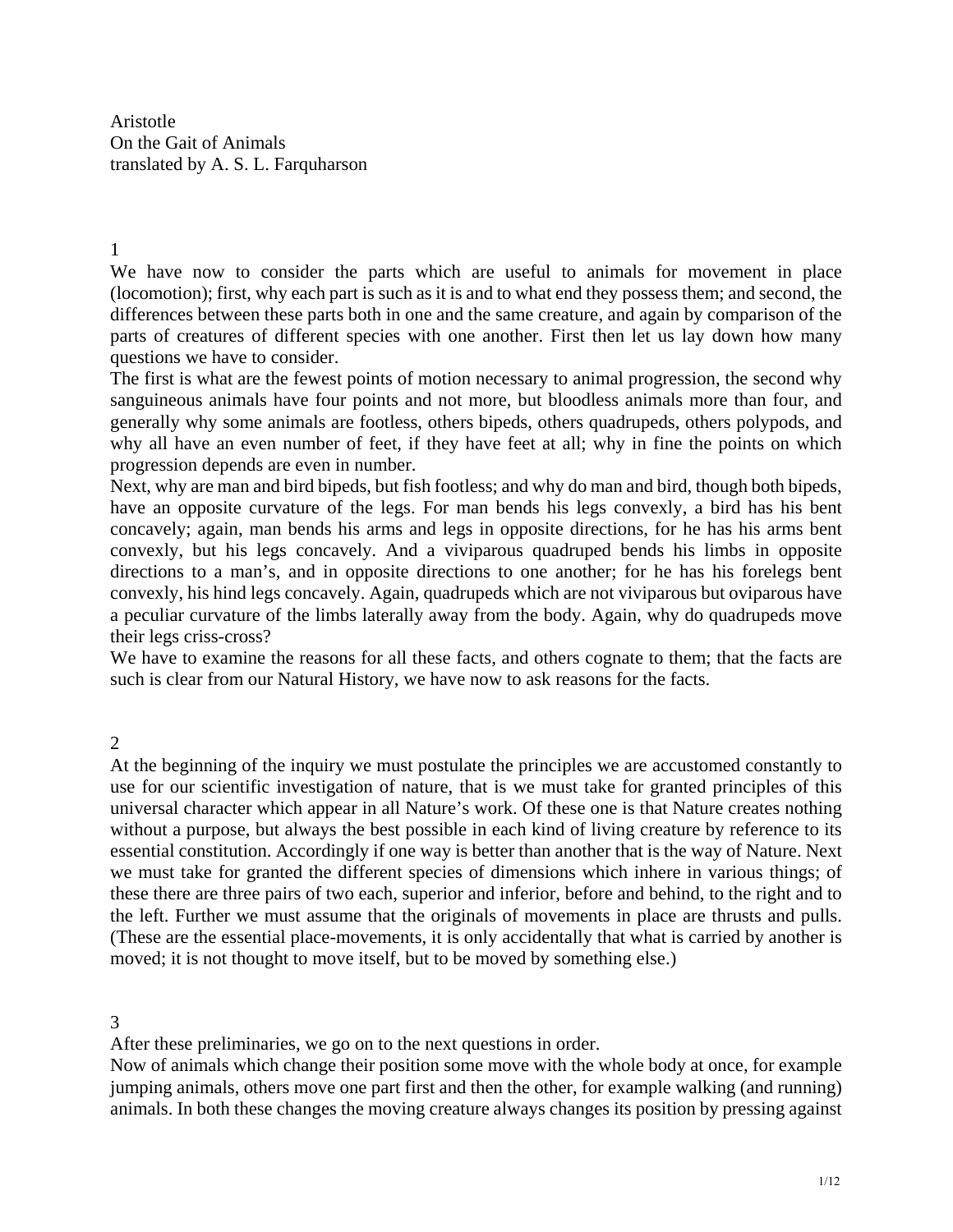what lies below it. Accordingly if what is below gives way too quickly for that which is moving upon it to lean against it, or if it affords no resistance at all to what is moving, the latter can of itself effect no movement upon it. For an animal which jumps makes its jump both by leaning against its own upper part and also against what is beneath its feet; for at the joints the parts do in a sense lean upon one another, and in general that which pushes down leans upon what is pushed down. That is why athletes jump further with weights in their hands than without, and runners run faster if they swing their arms; there is in extending the arms a kind of leaning against the hands and wrists. In all cases then that which moves makes its change of position by the use of at least two parts of the body; one part so to speak squeezes, the other is squeezed; for the part that is still is squeezed as it has to carry the weight, the part that is lifted strains against that which carries the weight. It follows then that nothing without parts can move itself in this way, for it has not in it the distinction of the part which is passive and that which is active.

#### 4

Again, the boundaries by which living beings are naturally determined are six in number, superior and inferior, before and behind, right and left. Of these all living beings have a superior and an inferior part; for superior and inferior is in plants too, not only in animals. And this distinction is one of function, not merely of position relatively to our earth and the sky above our heads. The superior is that from which flows in each kind the distribution of nutriment and the process of growth; the inferior is that to which the process flows and in which it ends. One is a starting-point, the other an end, and the starting-point is the superior. And yet it might be thought that in the case of plants at least the inferior is rather the appropriate starting-point, for in them the superior and inferior are in position other than in animals. Still they are similarly situated from the point of view of function, though not in their position relatively to the universe. The roots are the superior part of a plant, for from them the nutriment is distributed to the growing members, and a plant takes it with its roots as an animal does with its mouth.

Things that are not only alive but are animals have both a front and a back, because they all have sense, and front and back are distinguished by reference to sense. The front is the part in which sense is innate, and whence each thing gets its sensations, the opposite parts are the back.

All animals which partake not only in sense, but are able of themselves to make a change of place, have a further distinction of left and right besides those already enumerated; like the former these are distinctions of function and not of position. The right is that from which change of position naturally begins, the opposite which naturally depends upon this is the left.

This distinction (of right and left) is more articulate and detailed in some than in others. For animals which make the aforesaid change (of place) by the help of organized parts (I mean feet for example, or wings or similar organs) have the left and right distinguished in greater detail, while those which are not differentiated into such parts, but make the differentiation in the body itself and so progress, like some footless animals (for example snakes and caterpillars after their kind, and besides what men call earth-worms), all these have the distinction spoken of, although it is not made so manifest to us. That the beginning of movement is on the right is indicated by the fact that all men carry burdens on the left shoulder; in this way they set free the side which initiates movement and enable the side which bears the weight to be moved. And so men hop easier on the left leg; for the nature of the right is to initiate movement, that of the left to be moved. The burden then must rest on the side which is to be moved, not on that which is going to cause movement, and if it be set on the moving side, which is the original of movement, it will either not be moved at all or with more labour. Another indication that the right is the source of movement is the way we put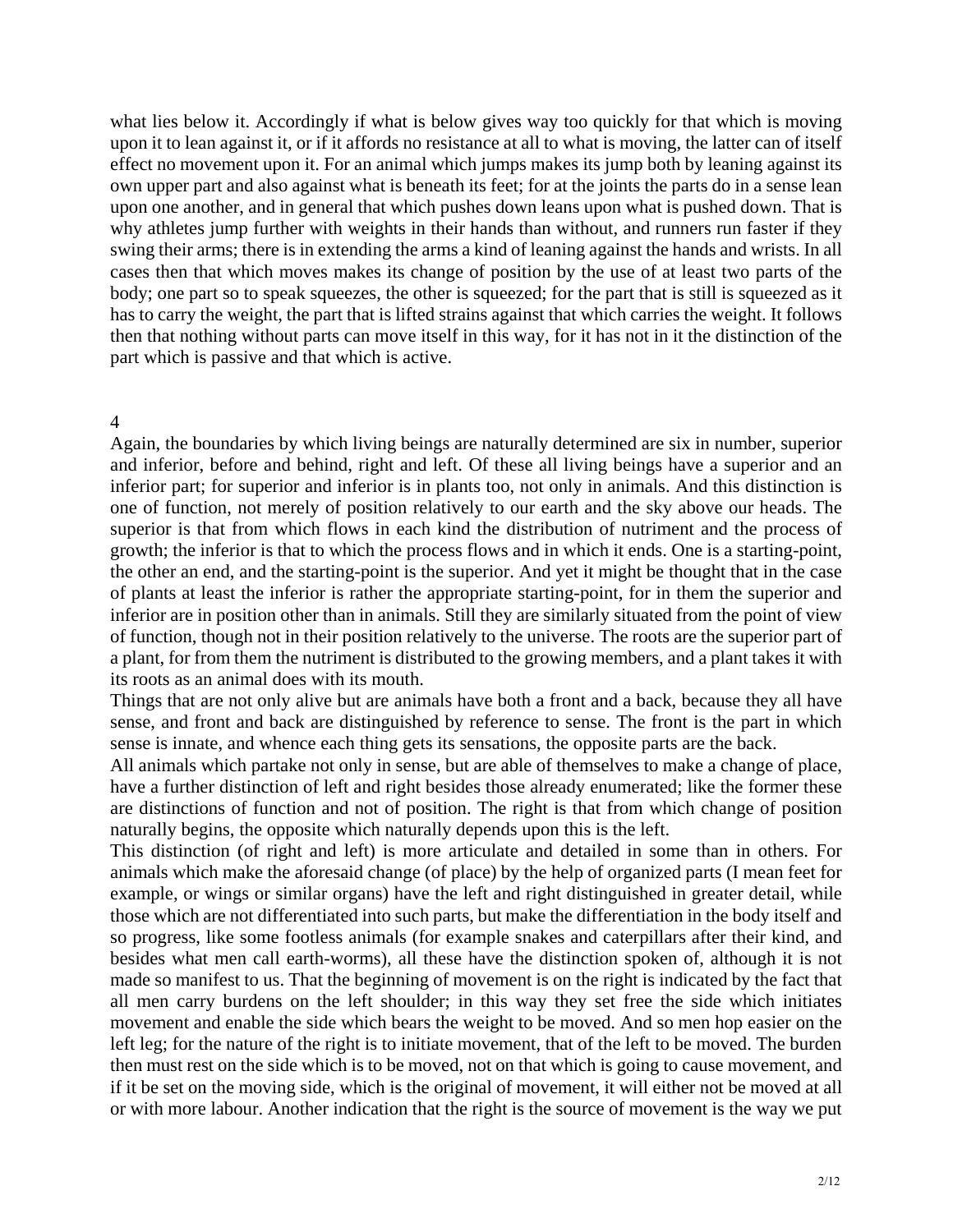our feet forward; all men lead off with the left, and after standing still prefer to put the left foot forward, unless something happens to prevent it. The reason is that their movement comes from the leg they step off, not from the one put forward. Again, men guard themselves with their right. And this is the reason why the right is the same in all, for that from which motion begins is the same for all, and has its natural position in the same place, and for this reason the spiral-shaped Testaceans have their shells on the right, for they do not move in the direction of the spire, but all go forward in the direction opposite to the spire. Examples are the murex and the ceryx. As all animals then start movement from the right, and the right moves in the same direction as the whole, it is necessary for all to be alike right-handed. And man has the left limbs detached more than any other animal because he is natural in a higher degree than the other animals; now the right is naturally both better than the left and separate from it, and so in man the right is more especially the right, more dextrous that is, than in other animals. The right then being differentiated it is only reasonable that in man the left should be most movable, and most detached. In man, too, the other starting-points are found most naturally and clearly distinct, the superior part that is and the front.

# 5

Animals which, like men and birds, have the superior part distinguished from the front are two-footed (biped). In them, of the four points of motion, two are wings in the one, hands and arms in the other. Animals which have the superior and the front parts identically situated are four-footed, many-footed, or footless (quadruped, polypod, limbless). I use the term foot for a member employed for movement in place connected with a point on the ground, for the feet appear to have got their name from the ground under our feet.

(molluscs) and spiral-shaped Testaceans, and these we have discussed elsewhere in another Some animals, too, have the front and back parts identically situated, for example, Cephalopods connexion.

their superior part corresponding to the part of the universe; quadrupeds, polypods, and footless Now there is in place a superior, an intermediate, and an inferior; in respect to place bipeds have animals to the intermediate part, and plants to the inferior. The reason is that these have no power of locomotion, and the superior part is determined relatively to the nutriment, and their nutriment is from the earth. Quadrupeds, polypods, and footless animals again have their superior part corresponding to the intermediate, because they are not erect. Bipeds have theirs corresponding to the superior part of the universe because they are erect, and of bipeds, man par excellence; for man is the most natural of bipeds. And it is reasonable for the starting points to be in these parts; for the starting-point is honourable, and the superior is more honourable than the inferior, the front than the back, and the right than the left. Or we may reverse the argument and say quite well that these parts are more honourable than their opposites just because the starting-points are in them.

# 6

The above discussion has made it clear that the original of movement is in the parts on the right. Now every continuous whole, one part of which is moved while the other remains at rest must, in order to be able to move as a whole while one part stands still, have in the place where both parts have opposed movements some common part which connects the moving parts with one another. Further in this common part the original of the motion (and similarly of the absence of motion) of each of the parts must lie.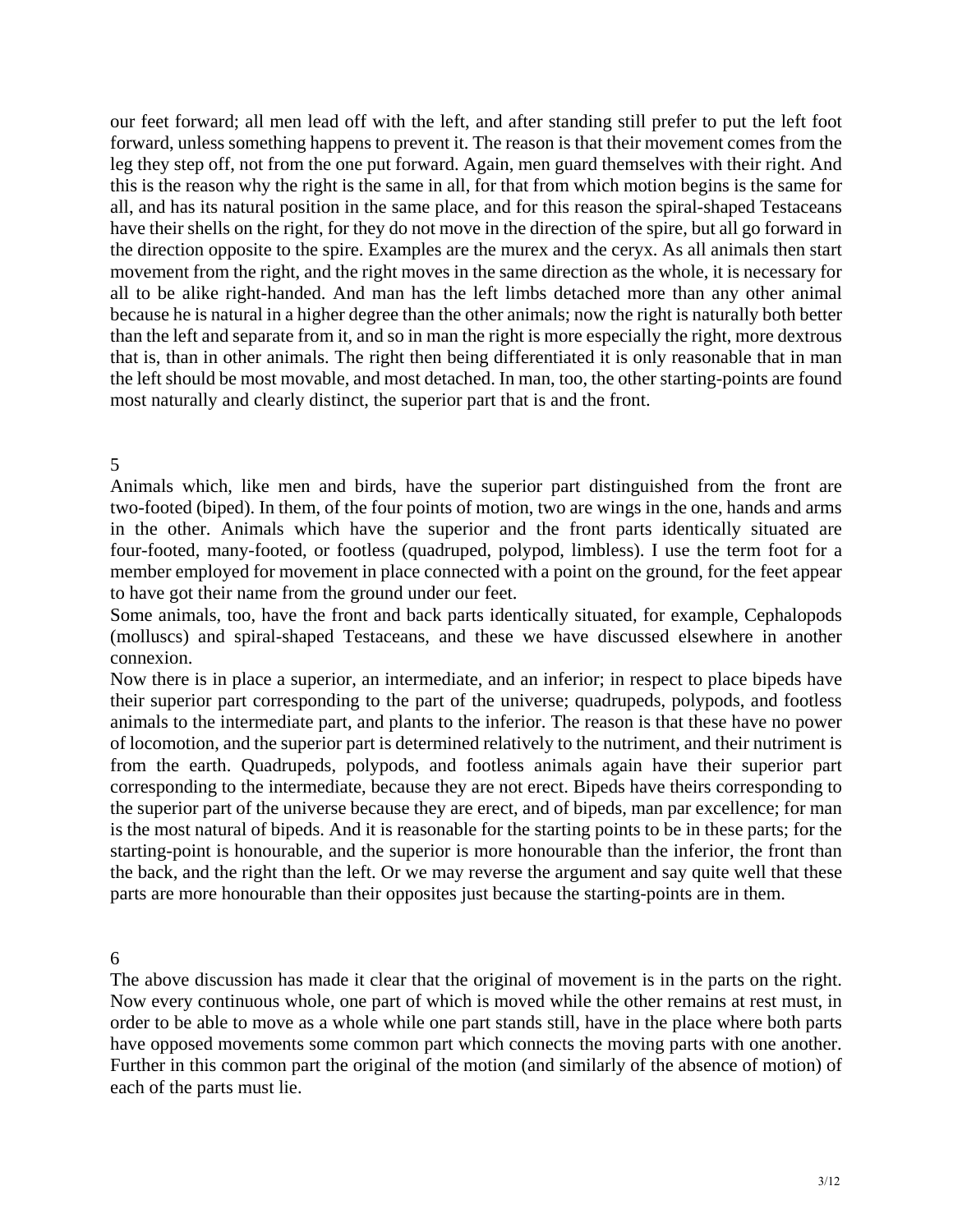Clearly then if any of the opposite pairs of parts (right and left, that is, superior and inferior, before and behind) have a movement of their own, each of them has for common original of its movements the juncture of the parts in question.

in nature nothing has a movement backwards, nor has a moving animal any division whereby it Now before and behind are not distinctions relatively to that which sets up its own motion, because may make a change of position towards its front or back; but right and left, superior and inferior are so distinguished. Accordingly, all animals which progress by the use of distinct members have these members distinguished not by the differences of before and behind, but only of the remaining two pairs; the prior difference dividing these members into right and left (a difference which must appear as soon as you have division into two), and the other difference appearing of necessity where there is division into four.

by the same common original (by which I mean that which controls their movement), and further, Since then these two pairs, the superior and inferior and the right and left, are linked to one another everything which is intended to make a movement in each such part properly must have the original cause of all the said movements arranged in a certain definite position relatively to the distances from it of the originals of the movements of the individual members (and these centres of the individual parts are in pairs arranged coordinately or diagonally, and the common centre is the original from which the animal's movements of right and left, and similarly of superior and inferior, start); each animal must have this original at a point where it is equally or nearly equally related to each of the centres in the four parts described.

# 7

It is clear then how locomotion belongs to those animals only which make their changes of place by means of two or four points in their structure, or to such animals par excellence. Moreover, since this property belongs almost peculiarly to Sanguineous animals, we see that no Sanguineous animal can progress at more points than four, and that if it is the nature of anything so to progress at four points it must of necessity be Sanguineous.

animal if it be divided into more parts can live for any appreciable length of time, nor can it enjoy What we observe in the animal world is in agreement with the above account. For no Sanguineous the power of locomotion which it possessed while it was a continuous and undivided whole. But some bloodless animals and polypods can live a long time, if divided, in each of the severed parts, and can move in the same way as before they were dismembered. Examples are what is termed the centipede and other insects that are long in shape, for even the hinder portion of all these goes on progressing in the same direction as before when they are cut in two.

they are like this. Animals constructed most naturally are made to move at two or four points, and The explanation of their living when thus divided is that each of them is constructed like a continuous body of many separate living beings. It is plain, too, from what was said above why even limbless Sanguinea are no exception. They too move by dint of four points, whereby they achieve progression. They go forward by means of two flexions. For in each of their flexions there is a right and a left, both before and behind in their flat surface, in the part towards the head a right and a left front point, and in the part towards the tail the two hinder points. They look as if they moved at two points only, where they touch before and behind, but that is only because they are narrow in breadth. Even. in them the right is the sovereign part, and there is an alternate correspondence behind, exactly as in quadrupeds. The reason of their flexions is their great length, for just as tall men walk with their spines bellied (undulated) forward, and when their right shoulder is leading in a forward direction their left hip rather inclined backwards, so that their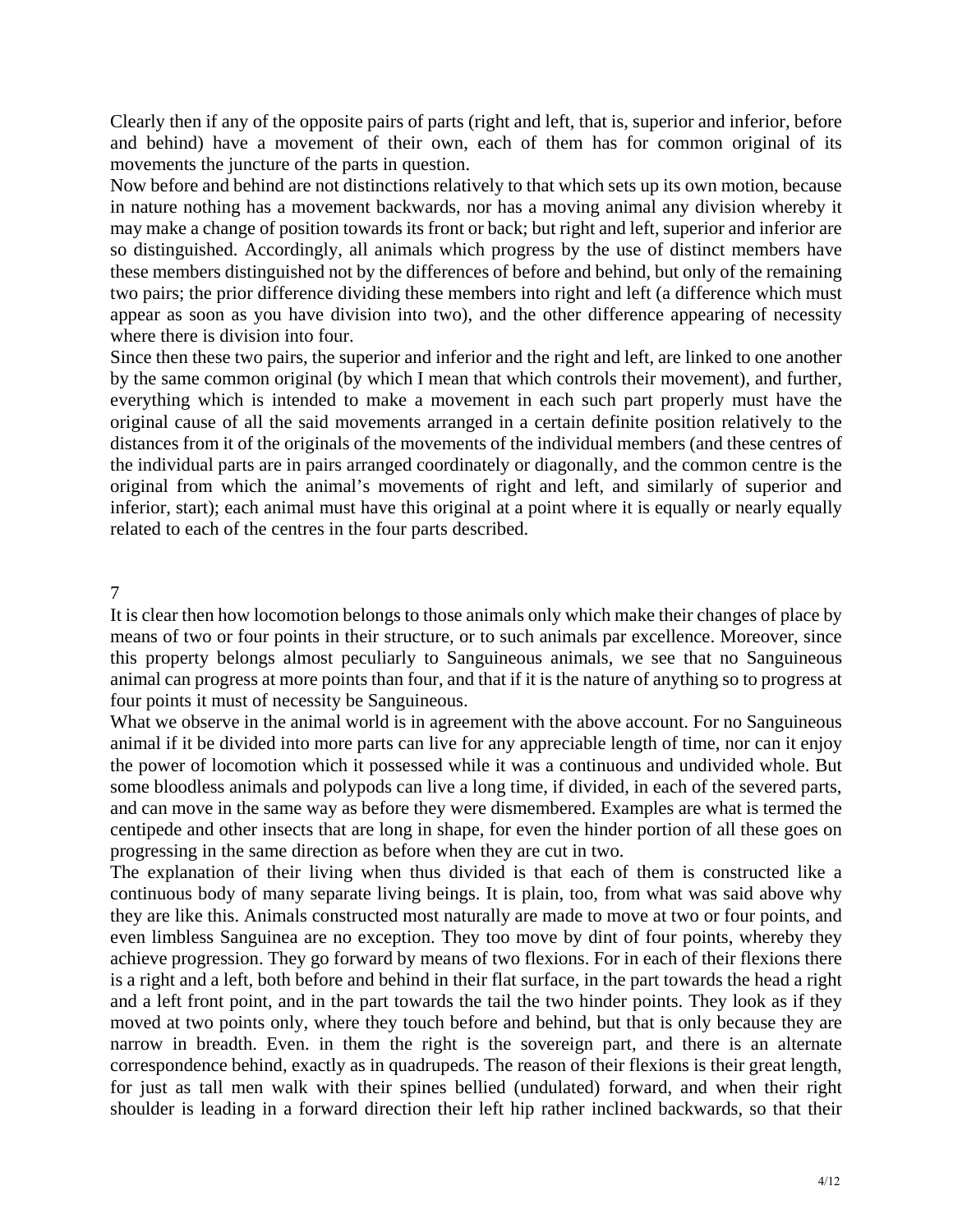middle becomes hollow and bellied (undulated), so we ought to conceive snakes as moving in concave curves (undulations) upon the ground. And this is evidence that they move themselves like the quadrupeds, for they make the concave in its turn convex and the convex concave. When in its turn the left of the forward parts is leading, the concavity is in its turn reversed, for the right becomes the inner. (Let the right front point be A, the left B, the right hind C, the left D.) Among land animals this is the character of the movement of snakes, and among water animals of eels, and conger-eels and also lampreys, in fact of all that have their form snakelike. However, some marine animals of this shape have no fin, lampreys for example, but put the sea to the same use as snakes do both land and water (for snakes swim precisely as they move on the ground). Others have two fins only, for example conger-eels and eels and a kind of cestreus which breeds in the lake of Siphae. On this account too those that are accustomed to live on land, for example all the eels, move with fewer flexions in a fluid than on land, while the kind of cestreus which has two fins, by its flexion in a fluid makes up the remaining points.

### 8

The reason why snakes are limbless is first that nature makes nothing without purpose, but always regards what is the best possible for each individual, preserving the peculiar essence of each and its intended character, and secondly the principle we laid down above that no Sanguineous creature can move itself at more than four points. Granting this it is evident that Sanguineous animals like snakes, whose length is out of proportion to the rest of their dimensions, cannot possibly have limbs; for they cannot have more than four (or they would be bloodless), and if they had two or four they would be practically stationary; so slow and unprofitable would their movement necessarily be.

only jump but also need to walk, finding that movement not sufficient for their purposes, evidently But every limbed animal has necessarily an even number of such limbs. For those which only jump and so move from place to place do not need limbs for this movement at least, but those which not either are better able to progress with even limbs or cannot otherwise progress at all every animal which has limbs must have an even us for as this kind of movement is effected by part of the body at a time, and not by the whole at once as in the movement of leaping, some of the limbs must in turn remain at rest, and others be moved, and the animal must act in each of these cases with opposite limbs, shifting the weight from the limbs that are being moved to those at rest. And so nothing can walk on three limbs or on one; in the latter case it has no support at all on which to rest the body's weight, in the former only in respect of one pair of opposites, and so it must necessarily fall in endeavouring so to move.

of limbs is corrected by the number of limbs which remain on either side. Such mutilated creatures, Polypods however, like the Centipede, can indeed make progress on an odd number of limbs, as may be seen by the experiment of wounding one of their limbs; for then the mutilation of one row however, drag the wounded limb after them with the remainder, and do not properly speaking walk. Moreover, it is plain that they, too, would make the change of place better if they had an even number, in fact if none were missing and they had the limbs which correspond to one another. In this way they could equalize their own weight, and not oscillate to one side, if they had corresponding supports instead of one section of the opposite sides being unoccupied by a limb. A walking creature advances from each of its members alternately, for in this way it recovers the same figure that it had at first.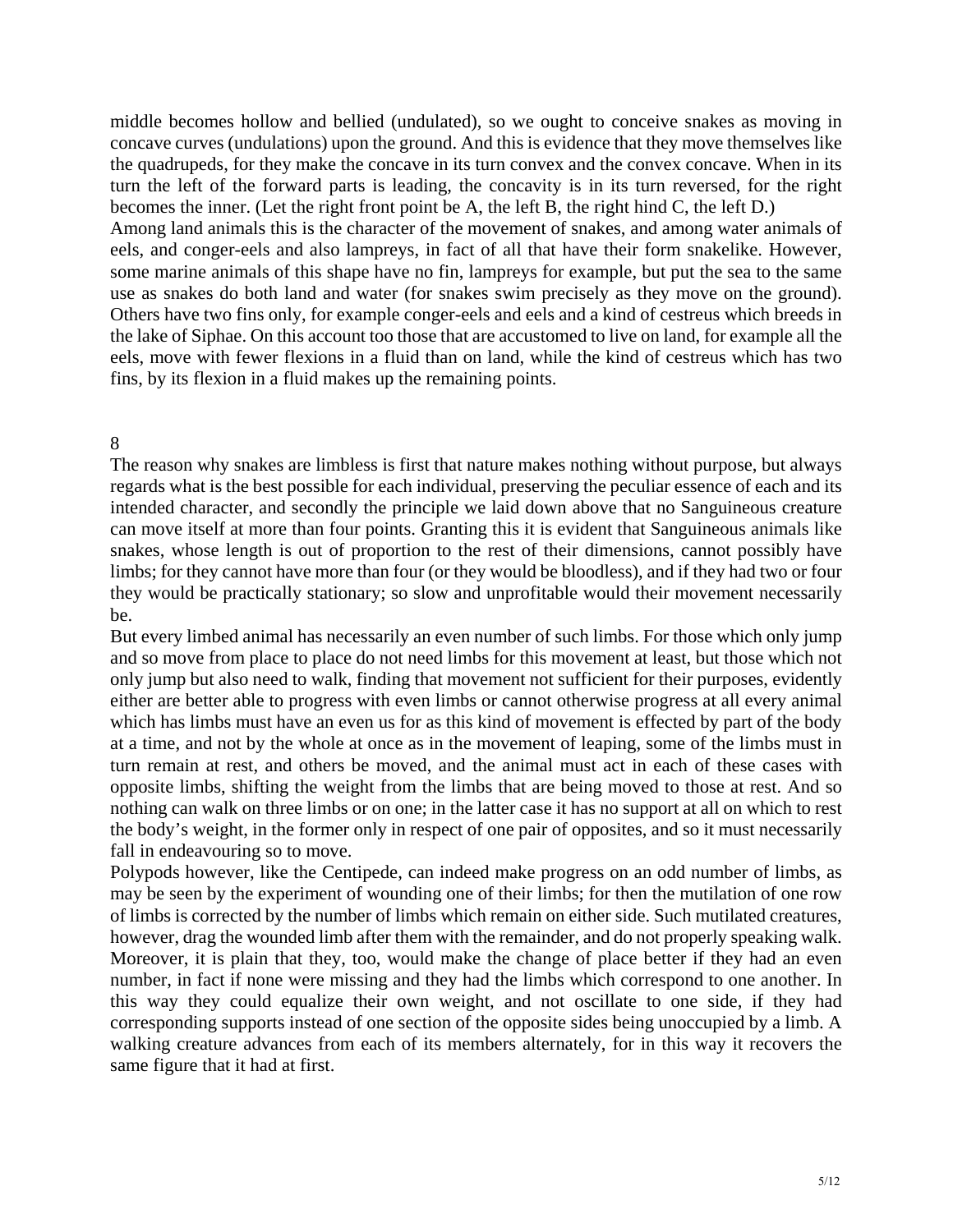#### 9

The fact that all animals have an even number of feet, and the reasons for the fact have been set forth. What follows will explain that if there were no point at rest flexion and straightening would be impossible. Flexion is a change from a right line to an arc or an angle, straightening a change from either of these to a right line. Now in all such changes the flexion or the straightening must be relative to one point. Moreover, without flexion there could not be walking or swimming or flying. For since limbed creatures stand and take their weight alternately on one or other of the opposite legs, if one be thrust forward the other of necessity must be bent. For the opposite limbs are naturally of equal length, and the one which is under the weight must be a kind of perpendicular at right angles to the ground.

walked, at some other articulation. The following experiment exhibits the fact. If a man were to When then one leg is advanced it becomes the hypotenuse of a right-angled triangle. Its square then is equal to the square on the other side together with the square on the base. As the legs then are equal, the one at rest must bend either at the knee or, if there were any kneeless animal which walk parallel to a wall in sunshine, the line described (by the shadow of his head> would be not straight but zigzag, becoming lower as he bends, and higher when he stands and lifts himself up.

It is, indeed, possible to move oneself even if the leg be not bent, in the way in which children crawl. This was the old though erroneous account of the movement of elephants. But these kinds of movements involve a flexion in the shoulders or in the hips. Nothing at any rate could walk upright continuously and securely without flexions at the knee, but would have to move like men in the wrestling schools who crawl forward through the sand on their knees. For the upper part of the upright creature is long so that its leg has to be correspondingly long; in consequence there must be flexion. For since a stationary position is perpendicular, if that which moves cannot bend it will either fall forward as the right angle becomes acute or will not be able to progress. For if one leg is at right angles to the ground and the other is advanced, the latter will be at once equal and greater. For it will be equal to the stationary leg and also equivalent to the hypotenuse of a right-angled triangle. That which goes forward therefore must bend, and while bending one, extend the other leg simultaneously, so as to incline forward and make a stride and still remain above the perpendicular; for the legs form an isosceles triangle, and the head sinks lower when it is perpendicularly above the base on which it stands.

one part leading and then drawing the whole of the rest of the body up to this, and so they change Of limbless animals, some progress by undulations (and this happens in two ways, either they undulate on the ground, like snakes, or up and down, like caterpillars), and undulation is a flexion; others by a telescopic action, like what are called earthworms and leeches. These go forward, first from place to place. It is plain too that if the two curves were not greater than the one line which subtends them undulating animals could not move themselves; when the flexure is extended they would not have moved forward at all if the flexure or arc were equal to the chord subtended; as it is, it reaches further when it is straightened out, and then this part stays still and it draws up what is left behind.

fashion make their leaps. So too flying and swimming things progress, the one straightening and In all the changes described that which moves now extends itself in a straight line to progress, and now is hooped; it straightens itself in its leading part, and is hooped in what follows behind. Even jumping animals all make a flexion in the part of the body which is underneath, and after this bending their wings to fly, the other their fins to swim. Of the latter some have four fins, others which are rather long, for example eels, have only two. These swim by substituting a flexion of the rest of their body for the (missing) pair of fins to complete the movement, as we have said before. Flat fish use two fins, and the flat of their body as a substitute for the absent pair of fins. Quite flat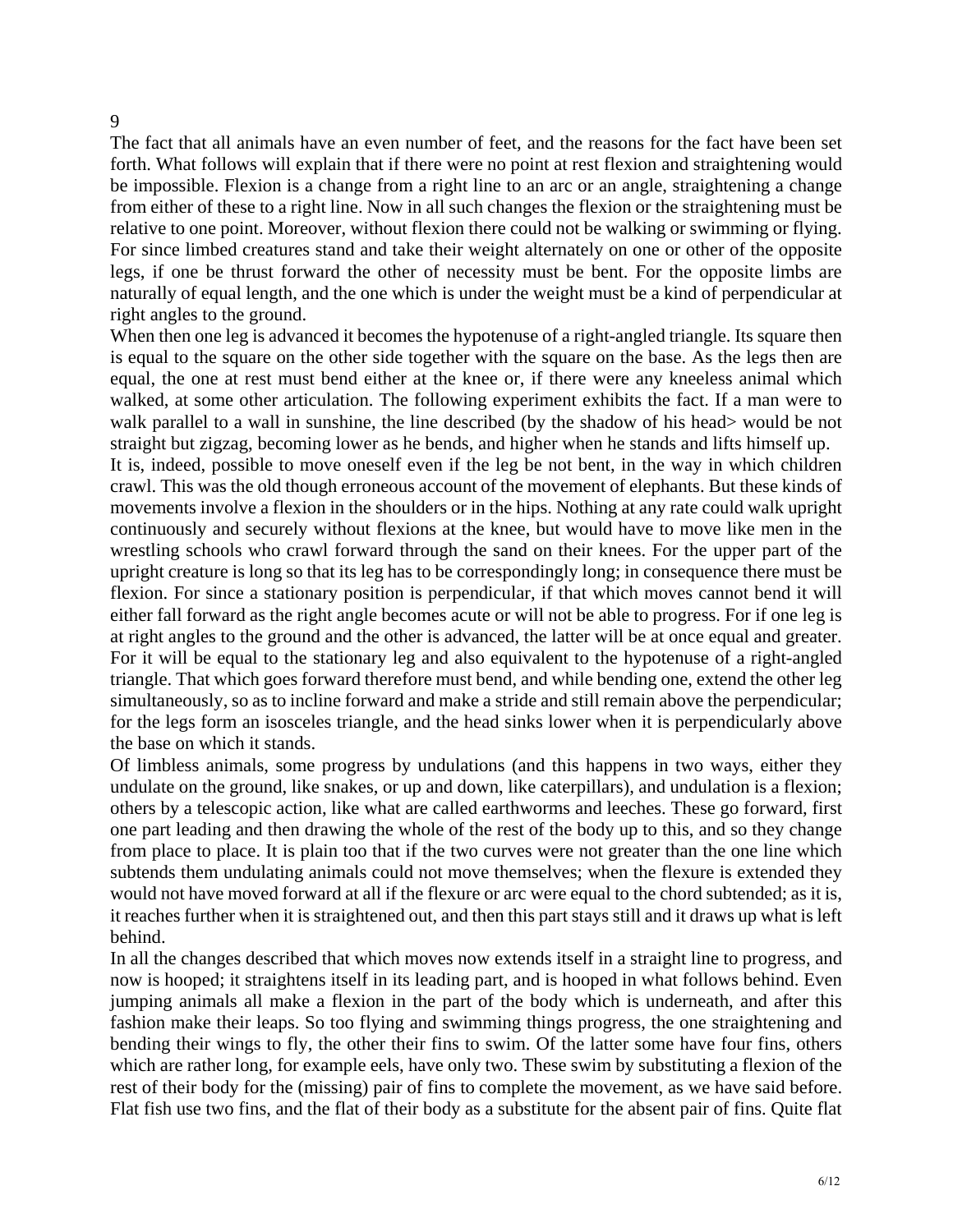fish, like the Ray, produce their swimming movement with the actual fins and with the two extremes or semicircles of their body, bending and straightening themselves alternately.

#### 10

A difficulty might perhaps be raised about birds. How, it may be said, can they, either when they fly or when they walk, be said to move at four points? Now we did not say that all Sanguinea move at four points, but merely at not more than four. Moreover, they cannot as a fact fly if their legs be removed, nor walk without their wings. Even a man does not walk without moving his shoulders. Everything indeed, as we have said, makes a change of place by flexion and straightening, for all things progress by pressing upon what being beneath them up to a point gives way as it were gradually; accordingly, even if there be no flexion in another member, there must be at least in the point whence motion begins, is in feathered (flying) insects at the base of the 'scale-wing', in birds at the base of the wing, in others at the base of the corresponding member, the fins, for instance, in fish. In others, for example snakes, the flexion begins in the joints of the body.

happen upon; and this applies equally to sharded insects, like the scarab-beetle and the chafer, and In winged creatures the tail serves, like a ship's rudder, to keep the flying thing in its course. The tail then must like other limbs be able to bend at the point of attachment. And so flying insects, and birds (Schizoptera) whose tails are ill-adapted for the use in question, for example peacocks, and domestic cocks, and generally birds that hardly fly, cannot steer a straight course. Flying insects have absolutely no tail, and so drift along like a rudderless vessel, and beat against anything they to unsharded, like bees and wasps. Further, birds that are not made for flight have a tail that is of no use; for instance the purple coot and the heron and all water-fowl. These fly stretching out their feet as a substitute for a tail, and use their legs instead of a tail to direct their flight. The flight of insects is slow and frail because the character of their feathery wings is not proportionate to the bulk of their body; this is heavy, their wings small and frail, and so the flight they use is like a cargo boat attempting to make its voyage with oars; now the frailty both of the actual wings and of the outgrowths upon them contributes in a measure to the flight described. Among birds, the peacock's tail is at one time useless because of its size, at another because it is shed. But birds are in general at the opposite pole to flying insects as regards their feathers, but especially the swiftest flyers among them. (These are the birds with curved talons, for swiftness of wing is useful to their mode of life.) The rest of their bodily structure is in harmony with their peculiar movement, the small head, the slight neck, the strong and acute breastbone (acute like the prow of a clipper-built vessel, so as to be well-girt, and strong by dint of its mass of flesh), in order to be able to push away the air that beats against it, and that easily and without exhaustion. The hind-quarters, too, are light and taper again, in order to conform to the movement of the front and not by their breadth to suck the air.

### 11

erect animal, has legs longer and stouter relatively to the upper parts of his body than any other nimal with legs. What we observe in children also is evidence of this. Children cannot walk erect a because they are always dwarf-like, the upper parts of their bodies being longer and stouter than the lower. With advancing years the lower increase disproportionately, until the children get their appropriate size, and then and not till then they succeed in walking erect. Birds are hunchbacked So much then for these questions. But why an animal that is to stand erect must necessarily be not only a biped, but must also have the superior parts of the body lighter, and those that lie under these heavier, is plain. Only if situated like this could it possibly carry itself easily. And so man, the only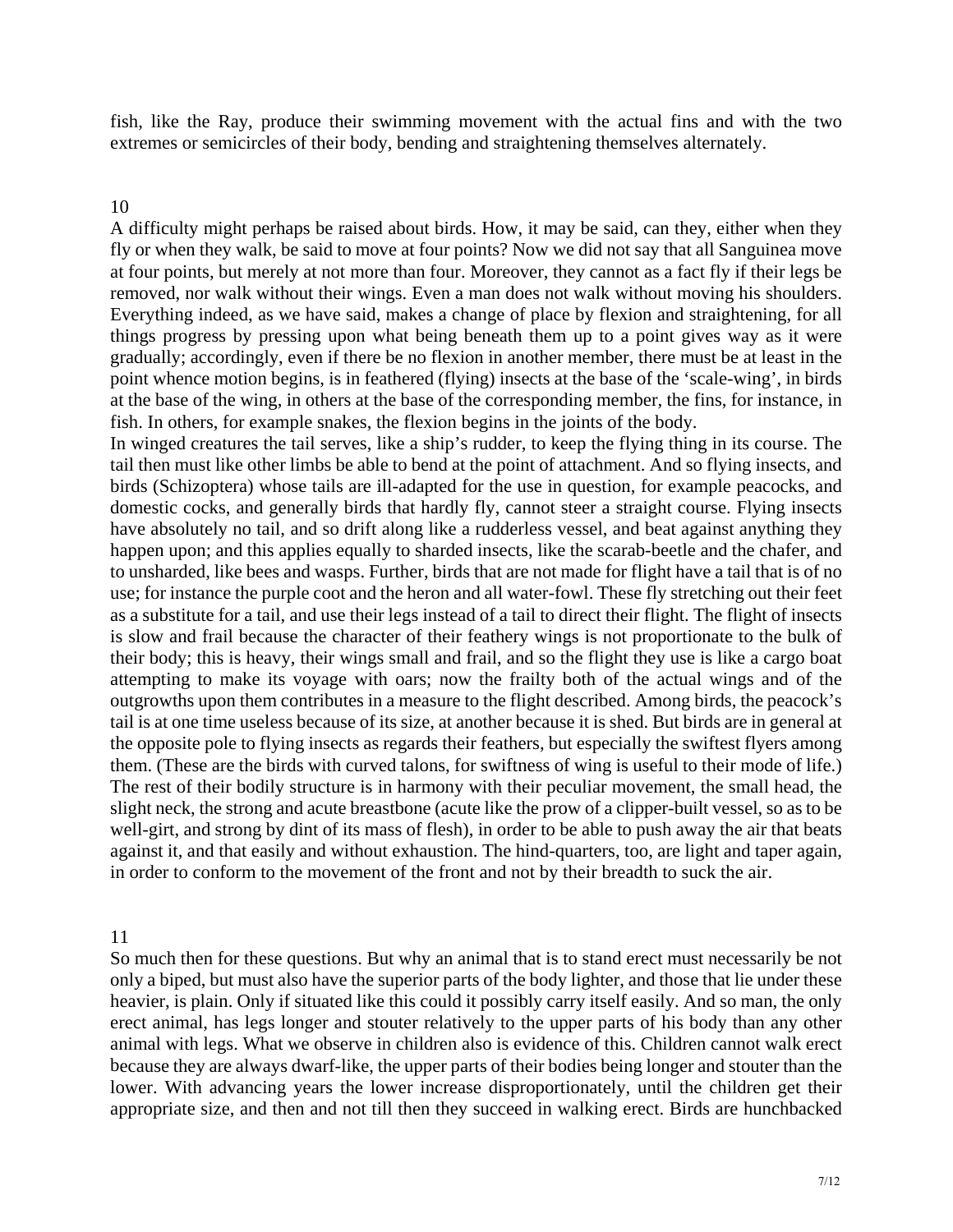yet stand on two legs because their weight is set back, after the principle of horses fashioned in bronze with their forelegs prancing. But their being bipeds and able to stand is above all due to their having the hip-bone shaped like a thigh, and so large that it looks as if they had two thighs, one in the leg before the knee-joint, the other joining his part to the fundament. Really this is not a thigh but a hip, and if it were not so large the bird could not be a biped. As in a man or a quadruped, the thigh and the rest of the leg would be attached immediately to quite a small hip; consequently the whole body would be tilted forward. As it is, however, the hip is long and extends right along to the middle of the belly, so that the legs are attached at that point and carry as supports the whole frame. It is also evident from these considerations that a bird cannot possibly be erect in the sense in which man is. For as it holds its body now the wings are naturally useful to it, but if it were erect they would be as useless as the wings of Cupids we see in pictures. It must have been clear as soon as we spoke that the form of no human nor any similar being permits of wings; not only because it would, though Sanguineous, be moved at more than four points, but also because to have wings would be useless to it when moving naturally. And Nature makes nothing contrary to her own nature.

# 12

purposeless, as we said above, but everything for the best possible in the circumstances. Inasmuch, therefore, as all creatures which naturally have the power of changing position by the use of limbs, must have one leg stationary with the weight of the body on it, and when they move forward the leg which has the leading position must be unencumbered, and the progression continuing the weight We have stated above that without flexion in the legs or shoulders and hips no Sanguineous animal with feet could progress, and that flexion is impossible except some point be at rest, and that men and birds, both bipeds, bend their legs in opposite directions, and further that quadrupeds bend their in opposite directions, and each pair in the opposite way to a man's limbs. For men bend their arms backwards, their legs forwards; quadrupeds their forelegs forwards, their back legs backwards, and in like manner also birds bend theirs. The reason is that Nature's workmanship is never must shift and be taken off on this leading leg, it is evidently necessary for the back leg from being bent to become straight again, while the point of movement of the leg thrust forward and its lower part remain still. And so the legs must be jointed. And it is possible for this to take place and at the same time for the animal to go forward, if the leading leg has its articulation forwards, impossible if it be backwards. For, if it be forwards, the stretching out of the leg will be while the body is going forwards, but, if the other way, while it is going backwards. And again, if the flexion were backwards, the placing of the foot would be made by two movements and those contrary to one another, one, that is, backwards and one forwards; for in the bending together of the limb the lower end of the thigh would go backwards, and the shin would move the foot forwards away from the flexion; whereas, with the flexion forwards, the progression described will be performed not with contrary motions, but with one forward motion.

would only lift them a little way from the ground, because the whole thigh and the joint from which Now man, being a biped and making his change of position in the natural way with his two legs, bends them forward for the reasons set forth, but his arms bend backwards reasonably enough. If they bent the opposite way they would be useless for the work of the hands, and for taking food. But quadrupeds which are also viviparous necessarily bend their front legs forwards. For these lead off first when they move, and are also in the forepart of their body. The reason that they bend forward is the same as in the case of man, for in this respect they are like mankind. And so quadrupeds as well as men bend these legs forward in the manner described. Moreover, if the flexion is like this, they are enabled to lift their feet high; if they bent them in the opposite way they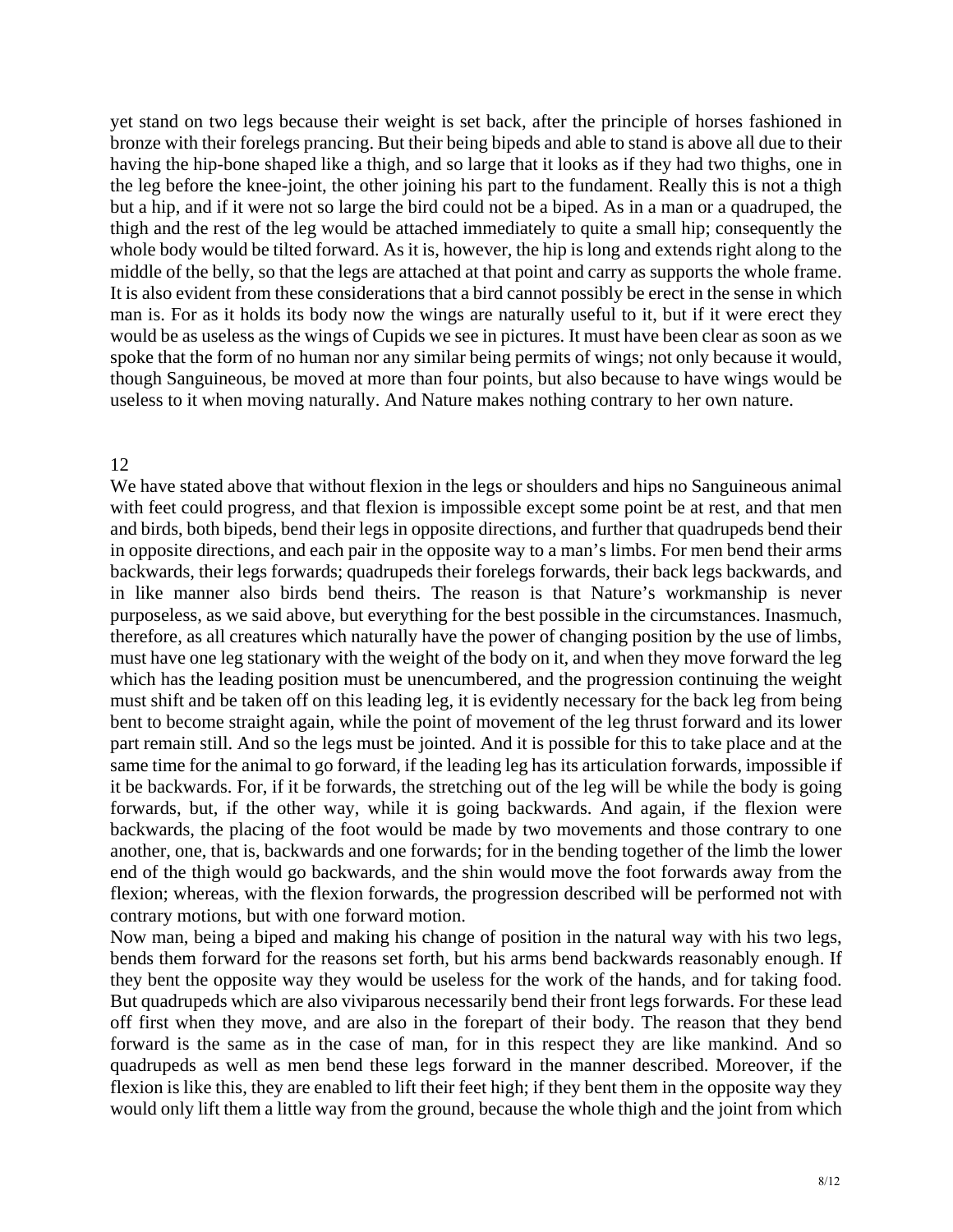the shin-bone springs would lie under the belly as the beast moved forward. If, however, the flexion of the hind legs were forwards the lifting of these feet would be similar to that of the forefeet (for the hind legs, too, would in this case have only a little room for their lifting inasmuch as both the thigh and the knee-joint would fall under the position of the belly); but the flexion being backwards, as in fact it is, nothing comes in the way of their progression with this mode of moving the feet. Moreover, it is necessary or at least better for their legs to bend thus when they are suckling their young, with a view to such ministrations. If the flexion were inwards it would be difficult to keep their young under them and to shelter them.

#### 13

Now there are four modes of flexion if we take the combinations in pairs. Fore and hind may bend either both backwards, as the figures marked A, or in the opposite way both forwards, as in B, or in converse ways and not in the same direction, as in C where the fore bend forwards and the hind bend backwards, or as in D, the opposite way to C, where the convexities are turned towards one another and the concavities outwards. Now no biped or quadruped bends his limbs like the figures A or B, but the quadrupeds like C, and like D only the elephant among quadrupeds and man if you consider his arms as well as his legs. For he bends his arms concavely and his legs convexly. In man, too, the flexions of the limbs are always alternately opposite, for example the elbow bends back, but the wrist of the hand forwards, and again the shoulder forwards. In like fashion, too, in the case of the legs, the hip backwards, the knee forwards, the ankle in the opposite way backwards. And plainly the lower limbs are opposed in this respect to the upper, because the first joints are opposites, the shoulder bending forwards, the hip backwards; wherefore also the ankle bends backwards, and the wrist of the hand forwards.

# 14

hind. The reason is that (a) if they moved the forelegs together and first, the animal would be the right legs first the weight would be outside the supporting limbs and they would fall. If then it is necessary to move in one or other of these ways or criss-cross fashion, and neither of these two is satisfactory, they must move criss-cross; for moving in the way we have said they cannot possibly experience either of these untoward results. And this is why horses and such-like animals stand still This is the way then the limbs bend, and for the reasons given. But the hind limbs move criss-cross with the fore limbs; after the off fore they move the near hind, then the near fore, and then the off wrenched, and the progression would be a stumbling forwards with the hind parts as it were dragged after. Again, that would not be walking but jumping, and it is hard to make a continuous change of place, jumping all the time. Here is evidence of what I say; even as it is, all horses that move in this way soon begin to refuse, for example the horses in a religious procession. For these reasons the fore limbs and the hind limbs move in this separate way. Again, (b) if they moved both with their legs put forward criss-cross, not with the right or the left put forward together at once. In the same fashion animals with more than four legs make their movements; if you take two consecutive pairs of legs the hind move criss-cross with the forelegs; you can see this if you watch them moving slowly. Even crabs move in this way, and they are polypods. They, too, always move criss-cross in whichever direction they are making progress. For in direction this animal has a movement all its own; it is the only animal that moves not forwards, but obliquely. Yet since forwards is a distinction relative to the line of vision, Nature has made its eyes able to conform to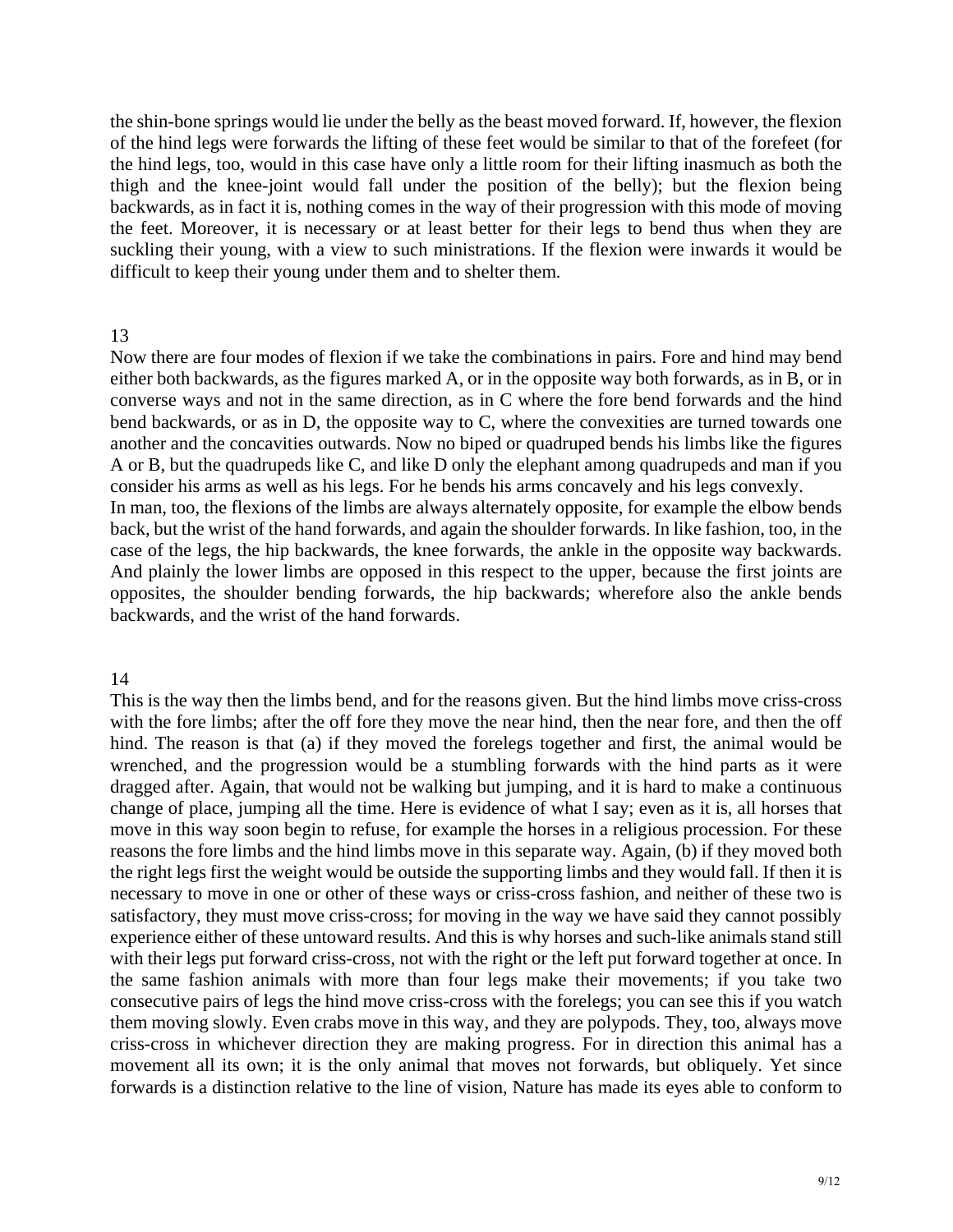its limbs, for its eyes can move themselves obliquely, and therefore after a fashion crabs are no exception but in this sense move forwards.

# 15

Birds bend their legs in the same way as quadrupeds. For their natural construction is broadly speaking nearly the same. That is, in birds the wings are a substitute for the forelegs; and so they are bent in the same way as the forelegs of a quadruped, since when they move to progress the natural beginning of change is from the wings (as in quadrupeds from the forelegs). Flight in fact is their appropriate movement. And so if the wings be cut off a bird can neither stand still nor go forwards. Again, the bird though a biped is not erect, and has the forward parts of the body lighter than the hind, and so it is necessary (or at least preferable for the standing posture) to have the thigh so placed below the body as it actually is, I mean growing towards the back. If then it must have this situation the flexion of the leg must be backwards, as in the hind legs of quadrupeds. The reasons are the same as those given in the case of viviparous quadrupeds.

If now we survey generally birds and winged insects, and animals which swim in a watery medium, effect their movement. For the hinder parts in this way would follow forwards as they are carried all I mean that make their progress in water by dint of organs of movement, it is not difficult to see that it is better to have the attachment of the parts in question oblique to the frame, exactly as in fact we see it to be both in birds and insects. And this same arrangement obtains also among fishes. Among birds the wings are attached obliquely; so are the fins in water animals, and the feather-like wings of insects. In this way they divide the air or water most quickly and with most force and so along in the yielding medium, fish in the water, birds in the air.

holes, and for sitting upon their eggs and guarding them. And as they are splayed outwards they Of oviparous quadrupeds all those that live in holes, like crocodiles, lizards, spotted lizards, freshwater tortoises, and turtles, have their legs attached obliquely as their whole body sprawls over the ground, and bend them obliquely. The reason is that this is useful for ease in creeping into must of necessity tuck in their thighs and put them under them in order to achieve the lifting of the whole body. In view of this they cannot bend them otherwise than outwards.

# 16

attached obliquely and had their flexions upwards, and the legs themselves were somewhat turned following.) Another reason for this kind of flexion is the number of their legs; arranged in this way they would interfere less with one another in progression and not knock together. But the reason that they are bandy is that all of them or most of them live in holes, for creatures living so cannot possibly be high above the ground. We have already stated the fact that non-sanguineous animals with limbs are polypods and none of them quadrupeds. And the reason why their legs, except the extreme pairs, were necessarily under (bandy-shape) and backwards is plain. In all such creatures the intermediate legs both lead and follow. If then they lay under them, they must have had their flexion both forwards and backwards; on account of leading, forwards; and on account of following, backwards. Now since they have to do both, for this reason their limbs are turned under and bent obliquely, except the two extreme pairs. (These two are more natural in their movement, the front leading and the back

But crabs are in nature the oddest of all polypods; they do not progress forwards except in the sense explained above, they are the only animals which have more than one pair of leading limbs. The explanation of this is the hardness of their limbs, and the fact that they use them not for swimming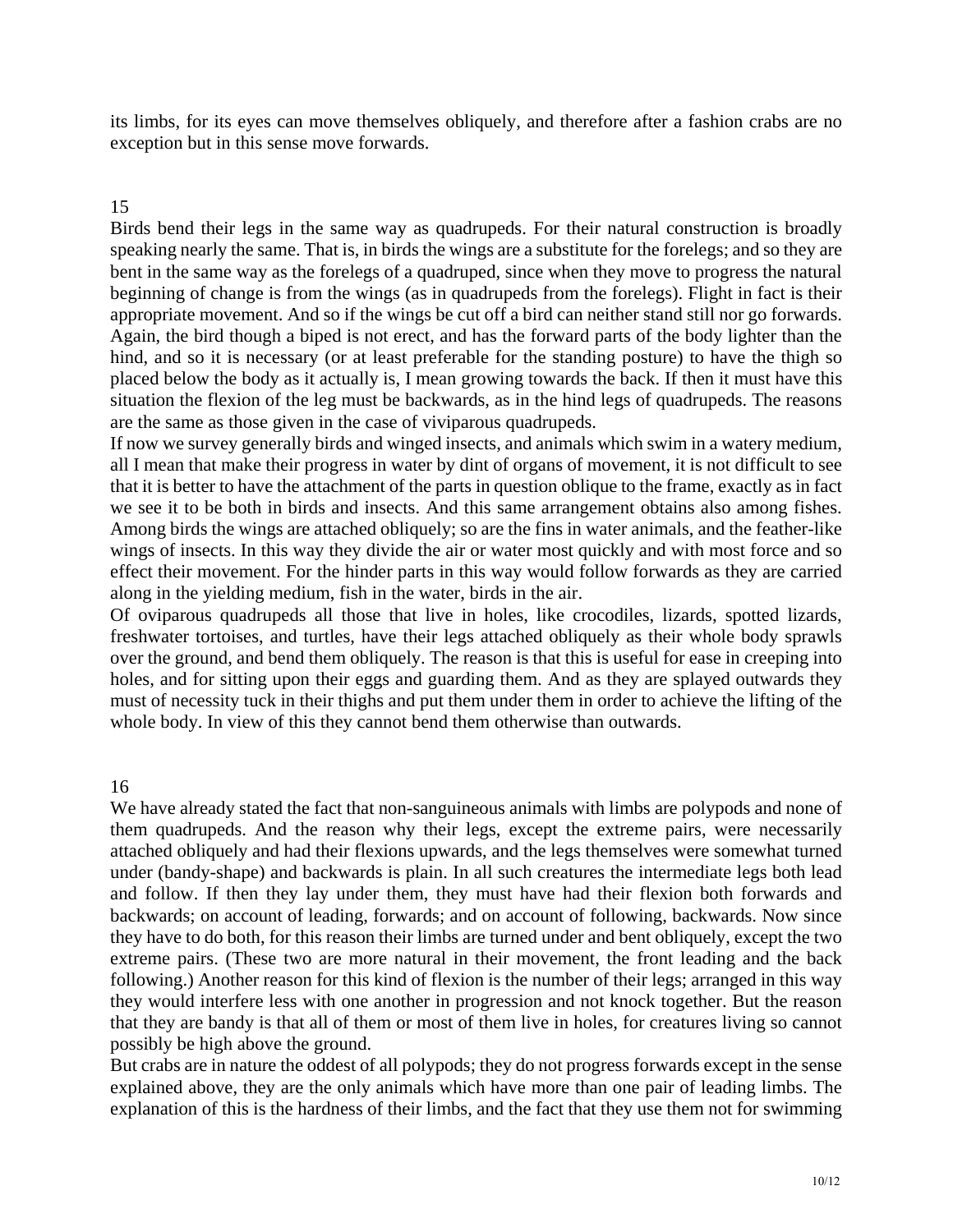but for walking; they always keep on the ground. However, the flexion of the limbs of all polypods is oblique, like that of the quadrupeds which live in holes – for example lizards and crocodiles and most of the oviparous quadrupeds. And the explanation is that some of them in their breeding periods, and some all their life, live in holes.

# 17

Now the rest have bandy legs because they are soft-skinned, but the crayfish is hard-skinned and its limbs are for swimming and not for walking (and so are not bandy). Crabs, too, have their limbs legs turned in under (bandy). We have given above the reason why its legs are not turned in under, that is the hardness and shell-like character of its integument. bent obliquely, but not bandy like oviparous quadrupeds and non-sanguineous polypods, because their limbs have a hard and shell-like skin, although they don't swim but live in holes; they live in fact on the ground. Moreover, their shape is like a disk, as compared with the crayfish which is elongated, and they haven't a tail like the crayfish; a tail is useful to the crayfish for swimming, but the crab is not a swimming creature. Further, it alone has its side equivalent to a hinder part, because it has many leading feet. The explanation of this is that its flexions are not forward nor its

For these reasons then it must lead off with more than one limb, and move obliquely; obliquely, because the flexion is oblique; and with more than one limb, because otherwise the limbs that were still would have got in the way of those that were moving.

Fishes of the flat kind swim with their heads twisted, as one-eyed men walk; they have their natural shape distorted. Web-footed birds swim with their feet; because they breath the air and have lungs they are bipeds, but because they have their home in the water they are webbed; by this arrangement their feet serve them instead of fins. They have their legs too, not like the rest of birds in the centre of their body, but rather set back. Their legs are short, and being set back are serviceable for swimming. The reason for their having short legs is that nature has added to their feet by subtracting from the length of their limbs; instead of length she gives stoutness to the legs and breadth to the feet. Broad feet are more useful than long for pushing away the water when they are swimming.

# 18

There is reason, too, for winged creatures having feet, but fish none. The former have their home in the dry medium, and cannot remain always in mid air; they must therefore have feet. Fish on the contrary live in the wet medium, and take in water, not air. Fins are useful for swimming, but feet not. And if they had both they would be non-sanguineous. There is a broad similarity between birds and fishes in the organs of locomotion. Birds have their wings on the superior part, similarly fish have two pectoral fins; again, birds have legs on their under parts and near the wings; similarly, most fish have two fins on the under parts and near the pectorals. Birds, too, have a tail and fish a tail-fin.

# 9 1

A difficulty may be suggested as to the movements of molluscs, that is, as to where that movement originates; for they have no distinction of left and right. Now observation shows them moving. We must, I think, treat all this class as mutilated, and as moving in the way in which limbed creatures do when one cuts off their legs, or as analogous with the seal and the bat. Both the latter are